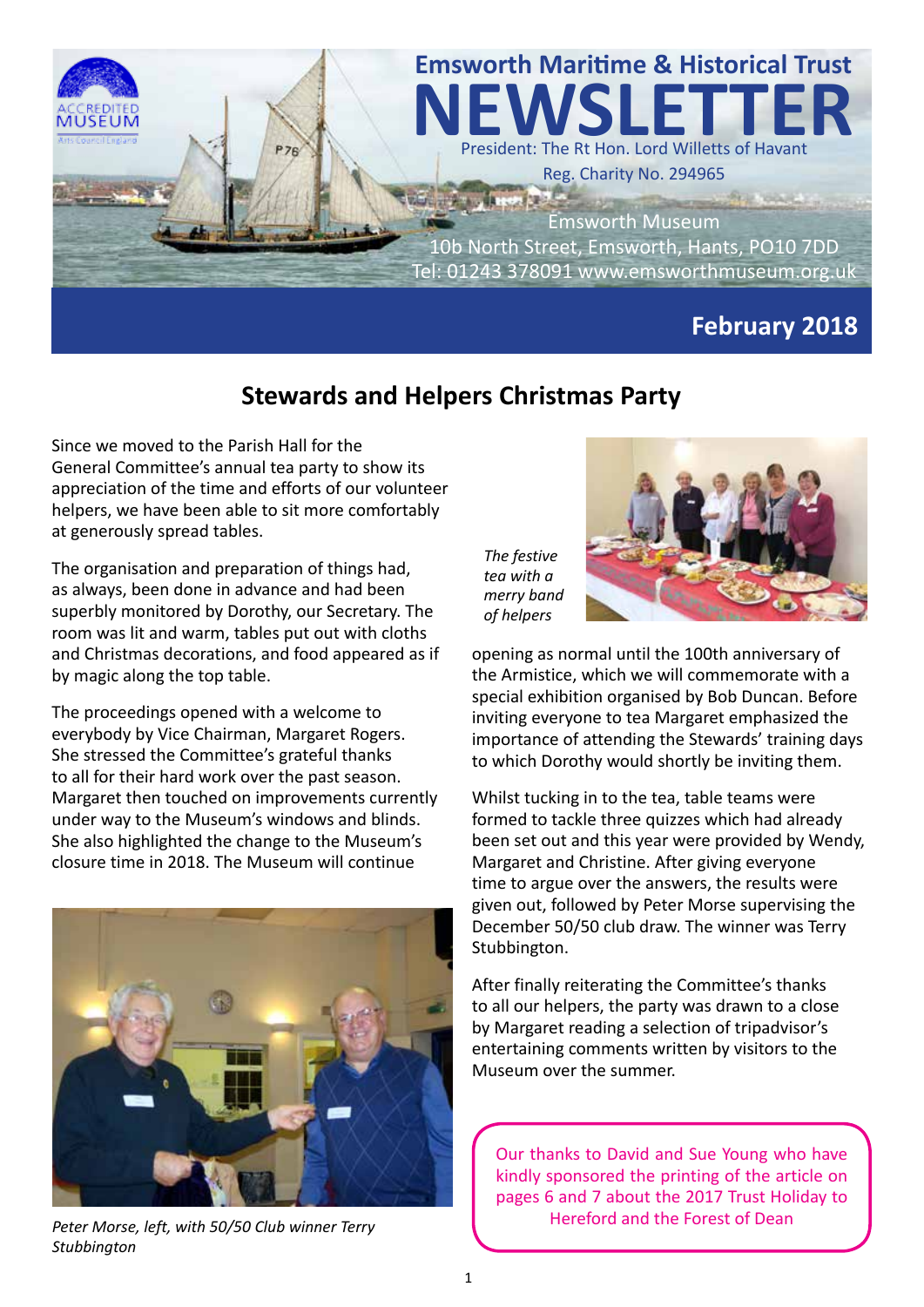# **Diary Dates**

All monthly exhibitions are held in the Museum's David Rudkin Room. Talks are held in the Mountford Rooms, Emsworth Community Centre, North Street, Emsworth at 7.30pm. Members £3.00 non members £4.00. The order of the exhibitions marked \*\* might be changed.

| March 19th                      | Annual General Meeting (agenda in envelope with this Newsletter)                                                                                                                                                       |
|---------------------------------|------------------------------------------------------------------------------------------------------------------------------------------------------------------------------------------------------------------------|
| March                           | Stewards' Instruction Sessions. If you Stewarded in 2017 your invitation will be<br>in the envelope with this Newsletter. If you haven't Stewarded but think you<br>might like to volunteer in 2018 please contact me. |
| March 31st                      | Museum Re-opens                                                                                                                                                                                                        |
| March 31st - April 23rd         | <b>Exhibition - Title to be confirmed</b>                                                                                                                                                                              |
| April 9th                       | Provisional date for visit to the Palace of Westminster                                                                                                                                                                |
| April 28th - May 20th           | <b>Exhibition</b> - Paintings by local artist Michael Bury<br>(Emsworth Arts Trail - April 28th/29th and May 5th/6th/7th)                                                                                              |
| May 26th - June 24th            | <b>Exhibition - Title to be confirmed</b>                                                                                                                                                                              |
| June                            | <b>Treasure Hunt - Date to be confirmed</b>                                                                                                                                                                            |
| June 30th - July 29th           | Exhibition - Paintings by local artist Angela Loader                                                                                                                                                                   |
| August 3rd - 27th               | <b>Exhibition</b> – "Emsworth weather – storms, tides, floods and winds" **                                                                                                                                            |
| August 27th                     | <b>Emsworth Show</b>                                                                                                                                                                                                   |
| September 1st - 30th            | <b>Exhibition</b> - "Growing up in Emsworth in the 1950s/1960s" **                                                                                                                                                     |
| September 22nd<br>- 7th October | <b>Emsworth British Food Fortnight</b>                                                                                                                                                                                 |
| September 30th                  | "Ale, Gingerbread and Oysters" local history walk with Dr Margaret Rogers                                                                                                                                              |
| October 6th<br>- November 11th  | <b>Exhibition - Commemoration of Emsworth Men in WWI</b>                                                                                                                                                               |
| October 7th                     | "Ale, Gingerbread and Oysters" local history walk with Dr Margaret Rogers                                                                                                                                              |
| October 15th                    | <b>Illustrated talk</b> - Title and speaker to be confirmed                                                                                                                                                            |
| November 19th                   | <b>Illustrated talk</b> – Title and speaker to be confirmed                                                                                                                                                            |
| December                        | Stewards Christmas Tea party                                                                                                                                                                                           |

**Museum Opening Times** Emsworth Museum will be open from 31st March until 11th November on Saturdays and Bank Holidays 10.30am - 4.30pm and on Sundays 2.30pm - 4.30pm. On all five days of the Arts Trail (April 28th/29th and May 5th/6th/7th) the Museum will be open 10.30am - 4.30pm. In addition it will be open on 23rd April 10.00am - 2.00pm and all Fridays in August 2.30pm - 4.30pm.

Members are welcome to visit the Museum for research on Tuesday and Thursday afternoons 2.00pm - 4.00pm (except February 20th, April 3rd, May 15th, June 26th, August 7th, September 18th, October 30th and December 11th). If you would like to visit and be sure that the Museum will be open, please telephone or email me.

ADMISSION TO THE MUSEUM IS FREE We are always grateful for financial donations to help with the expenses of running the Museum.

 *Dorothy Bone 01243 373780 dorothybone@btinternet.com*

## **19th February 2018 An illustrated talk "Sugar, Slaves, Ships and Some Speculation"**

Rodney Stone turns the clock back 180 years to discover how a Hampshire gentleman helped Mauritius cope with the practical and financial challenges it had to face following the abolition of slavery. He will also describe what it would have been like to live on that distant island in the first half of the 19th century.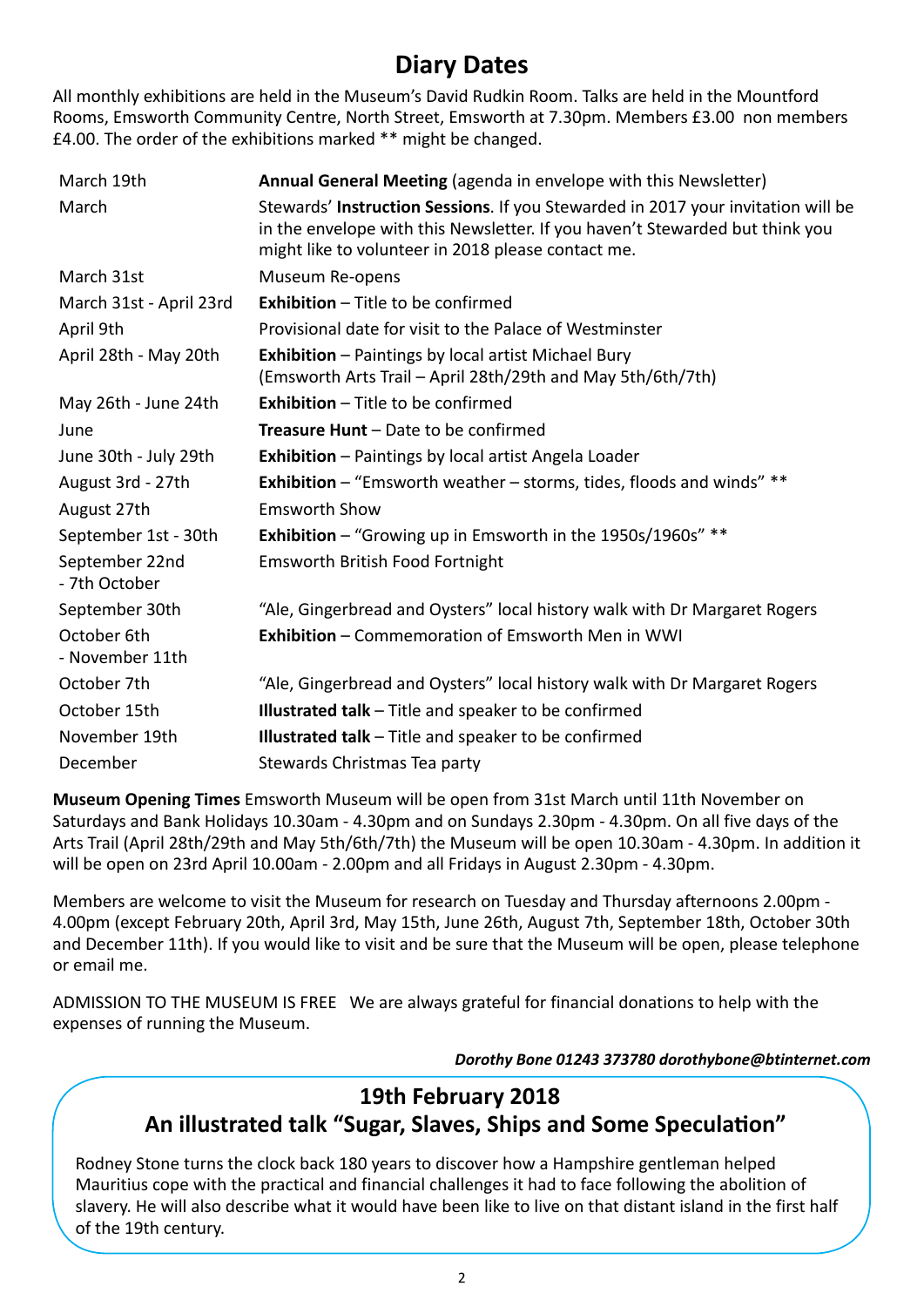### **Curatorial Update**

The Museum has had all its old vertical blinds replaced by roller blinds of a royal blue colour and very nice they look too. Whilst the former was functional, the plastic fittings had become brittle and were prone to break. The new blinds are easier to use and have less in the way of plastic components. Sun-X of Worthing undertook the work and have supplied the new ultra-violet film which is in the process of being applied to the window glass.

We have been less successful in trying to replace two of the older museum cabinets and this will not now happen until later in the year or perhaps even in 2019. In order to retain the same size they would have to be made to order and cost in the region of £5000 plus an additional £2000 for specialist construction! We shall almost certainly need to investigate acquiring previously used units.

Excitement has been generated in the Museum over the kind offer by Dr Trevor Davies to arrange a small Main Room display of Warblington Roman Villa artefacts with the agreement of the owner Havant Borough Council. It is hoped that a long-term loan agreement suitable to both the owners and the Trust can be arranged.

We have finally received feedback from our Arts Council Assessor regarding the Museum's application for its accreditation renewal. We have waited over a year for a response. Some elements of it have been queried and it is hoped that with the support of Jaane Rowehl, our local Museum Development Officer from Hampshire Cultural Trust, we can satisfy them but not before the deadline date of 26th January 2018!

# **50/50 Club**

Members of the 50/50 Club hold tickets which are entered into a monthly prize draw. Tickets cost just £6.00 a year with a minimum holding of two tickets. Half of the proceeds are used for the improvement of the Museum and the other half is returned to the members in a monthly prize draw.

The Committee are considering projects for the 50/50 Club and will be pleased to receive purchase suggestions from members of the Trust.

Have you considered becoming a member or increasing the number of tickets you hold? Entry forms are available from the 50/50 Club Organiser, **Peter Morse, 01243 697582, email peter.morse@ talktalk.net.** 

#### **2017 winners are:**

| Month         | Νo             | <b>Name</b>                         | Prize  | Value  |
|---------------|----------------|-------------------------------------|--------|--------|
| January       | 85             | Mrs M Riding                        | First  | £35.00 |
| January       | 36             | Mr C Edwards                        | Second | £15.00 |
| February      | $\overline{2}$ | Mr & Mrs G J W Burns                | First  | £35.00 |
| February      | 140            | Mr & Mrs D J Childs Hopkins         | Second | £15.00 |
| March         | 71             | Mrs M S Taplin                      | First  | £35.00 |
| March         | 18             | Mr & Mrs A W Stewart-Fitzroy Second |        | £15.00 |
| April         | 152            | Dr & Mr P M Last                    | First  | £35.00 |
| April         | 216            | Mr & Mrs B Langford                 | Second | £15.00 |
| May           | 174            | Mrs J Wickhart                      | First  | £35.00 |
| May           | 42             | Mr R J C Kennett                    | Second | £15.00 |
| June          | 151            | Dr & Mr P M Last                    | First  | £35.00 |
| June          | 91             | <b>Mr Brian Baines</b>              | Second | £15.00 |
| July          | 174            | Mrs J Wickhart                      | First  | £35.00 |
| July          | 157            | <b>Mrs Vickers</b>                  | Second | £15.00 |
| August        | 58             | Mrs P Marshall                      | First  | £35.00 |
| August        | 162            | Mr & Mrs R W Savage                 | Second | £15.00 |
| September 118 |                | Mrs A C Kennett                     | First  | £35.00 |
| September 77  |                | Mr & Mrs A W Stewart-Fitzroy Second |        | £15.00 |
| October       | 143            | Mrs S Thompson-Coon                 | First  | £35.00 |
| October       | 133            | Mrs I Burns                         | Second | £15.00 |
| November 182  |                | Mr & Mrs D J Childs Hopkins         | First  | £35.00 |
| November 172  |                | Mrs S Ridley                        | Second | £15.00 |
| December      | 88             | Mr & Mrs T Stubbington              | First  | £35.00 |
| December 182  |                | Mr & Mrs D J Childs Hopkins         | Second | £15.00 |

*Philip A. Magrath*

# **Emsworth's Oyster Industry on BBC 2**

In June 2017 a researcher from Voltage TV contacted me for pictures of Emsworth in the 1900s for a food related programme they were producing. Under the heading "The Food Factory – Fish and Chips" the finished programme was shown on BBC 2 at 8.00pm on 2nd January. The majority of the hour showed cod being caught off the shores of northern England – prepared, frozen and made into fish fingers.

Greg Wallace, the programme narrator, then referred to London in the 1900s when oysters were cheap and were eaten by many people. He also described briefly the Emsworth oyster industry and the death of the Dean of Winchester from eating a contaminated oyster at a banquet in the city. Details of this event, which are contained in Linda Newell's book "Uncovering the Past: Emsworth, Oysters and Men" led to the end of oyster fishing locally and the eventual collapse of Emsworth's oyster industry.

Thank you to John Tweddell for providing the pictures used in the programme and Sally Finnegan, Voltage TV, for donating a copy of the DVD to Emsworth Museum.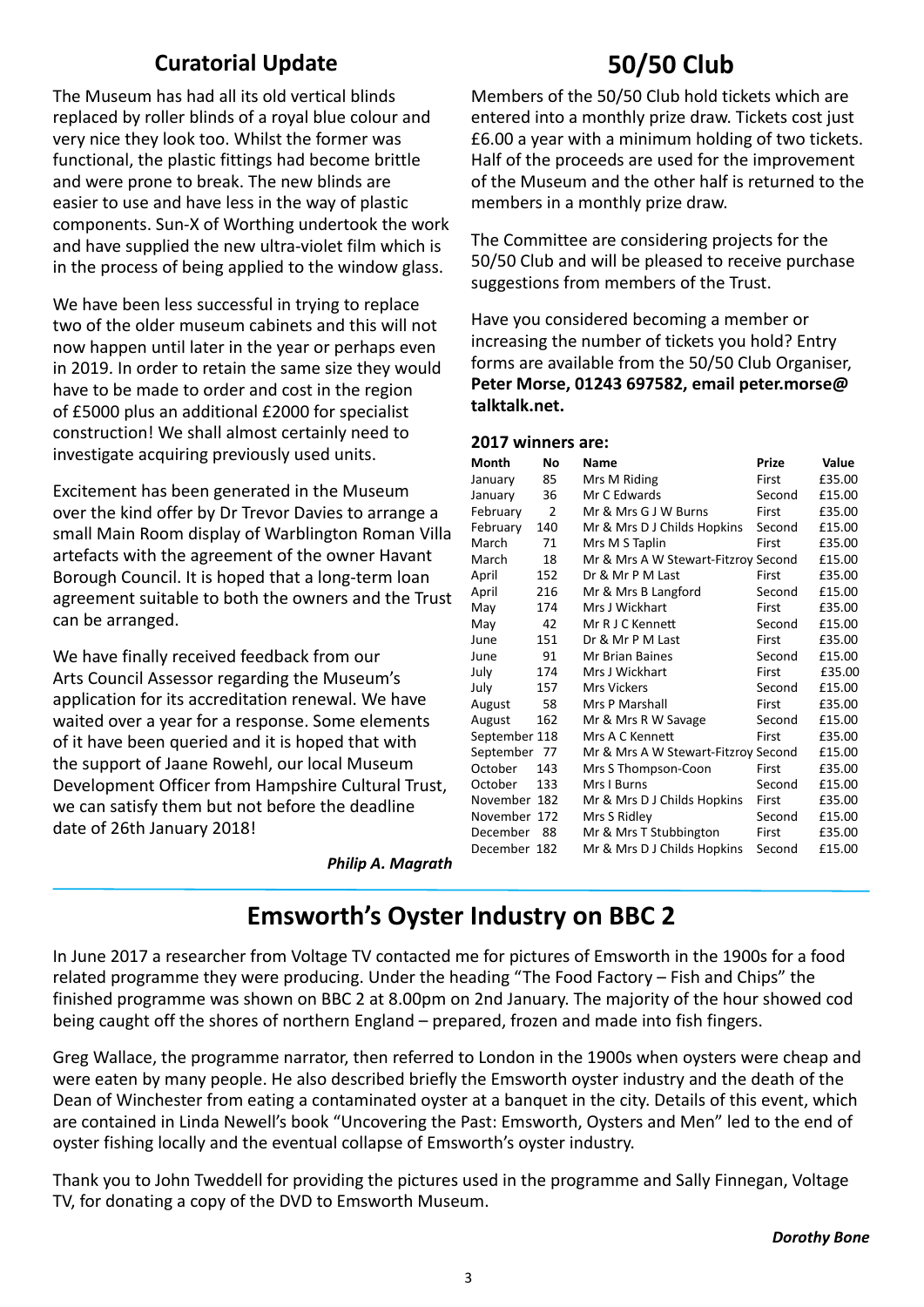### **From the Vice Chairman**

### *A very happy, prosperous and healthy 2018 to everyone*

I really did not want to be writing this column as I – and the General Committee – had hoped that we would by now have secured the services of a new Chairman. When Tony Stimson decided to step down from that post he gave us ample warning of his intention in the hope that someone would come forward to carry on the Trust's work. All our past Chairmen have brought to the post their personal skills and attributes and few were alike but all were convinced it was a worthwhile job. So if you know of anyone whom you would like to suggest for the post of Chairman/woman please do so by talking to our Hon. Secretary, Dorothy Bone.

Since its inception on 1st April 1975 the Trust has tried to preserve for future generations the history of Emsworth, both its people, buildings and industry. It has demonstrated this by putting on exhibitions and displays, talks and walks, being involved in a variety of events and opening up research facilities. Like 2016, this past year has been quite a difficult one in trying to achieve this. Serious illness has struck several members of the Committee and despite frequent visits to the hospital for both knee and sight problems Dorothy Bone has managed somehow to steer us all through, organising, among other things, a variety of interesting exhibitions, making sure of continued publicity and maintaining the Stewards' schedule. Despite all the ups and downs she encountered throughout the year there has only been one day during the open season when there was not a Thursday afternoon volunteer available for the Museum's opening.

Also on the plus side our energetic Curator, Phil Magrath, has been supervising the paper trail necessary for new acquisitions and getting rid of duplicated stock, systematically appraising areas of the Main Hall, putting improvements in hand and updating displays. Once upon a time we viewed this area as a 'static exhibition' with little change from year to year, but when we open again on 31st March 2018, visitors to the Main Hall will benefit by seeing new lighting, brighter windows and new blinds, and eventually there will be two new display cabinets.

Other great improvements include the work done by Marguerita and Graham Taplin on the Omeka system. This system will be of great benefit because of the capacity it has for data storage, lessening the vast amount we currently have to hold in physical storage. They have already held tutorials for the General Committee members and Jan Groves will

be guiding the Stewards through their introduction to the system in March. In addition to his work on Omeka, Graham has also been overhauling the Museum's website into a 21st century presentation and it now offers a most attractive, up-to-date source of information, even if we have to take some of the tripadvisor comments on board as well!

Phil Sharpe now has a firm grip on the Trust's finances, despite the banks best efforts to thwart him and Christine Bury has shone in the dual role of Newsletter and The Echo editors. Although everyone in the General Committee has been elected to a specific post or to tackle a particular job, throughout this last year there have been occasions when everyone has had to 'muck in' and throw themselves wholeheartedly into helping wherever they could, and my warmest thanks go to everyone on the Committee for this. Because of personal circumstance over time members come and go and in 2018 we will be particularly sorry to lose Wendy Bright from the Committee, even though she has said she will continue to do some of her tasks. Replacing her we hope to recruit Steve Miller, already known to many because of his superbly researched 2017 exhibition on football, with followup articles appearing in The Echo.

May I end by saying I hope that all Stewards and helpers will continue to volunteer in 2018. Without you we simply could not maintain so ably what many regard as one of the jewels in the crown of Emsworth – its Museum – and I look forward to greeting you again in March.

> *Margaret Rogers Vice Chairman*

# **Membership**

Thank you to all those members who paid promptly this year. It makes the life of the Membership Secretary so much easier.

Membership Cards for fully paid up members are enclosed with this Newsletter.

No cards? It could be that you have not paid – or I could have made a mistake. For any queries, please phone or email **01243 697582, peter.morse@talktalk.net**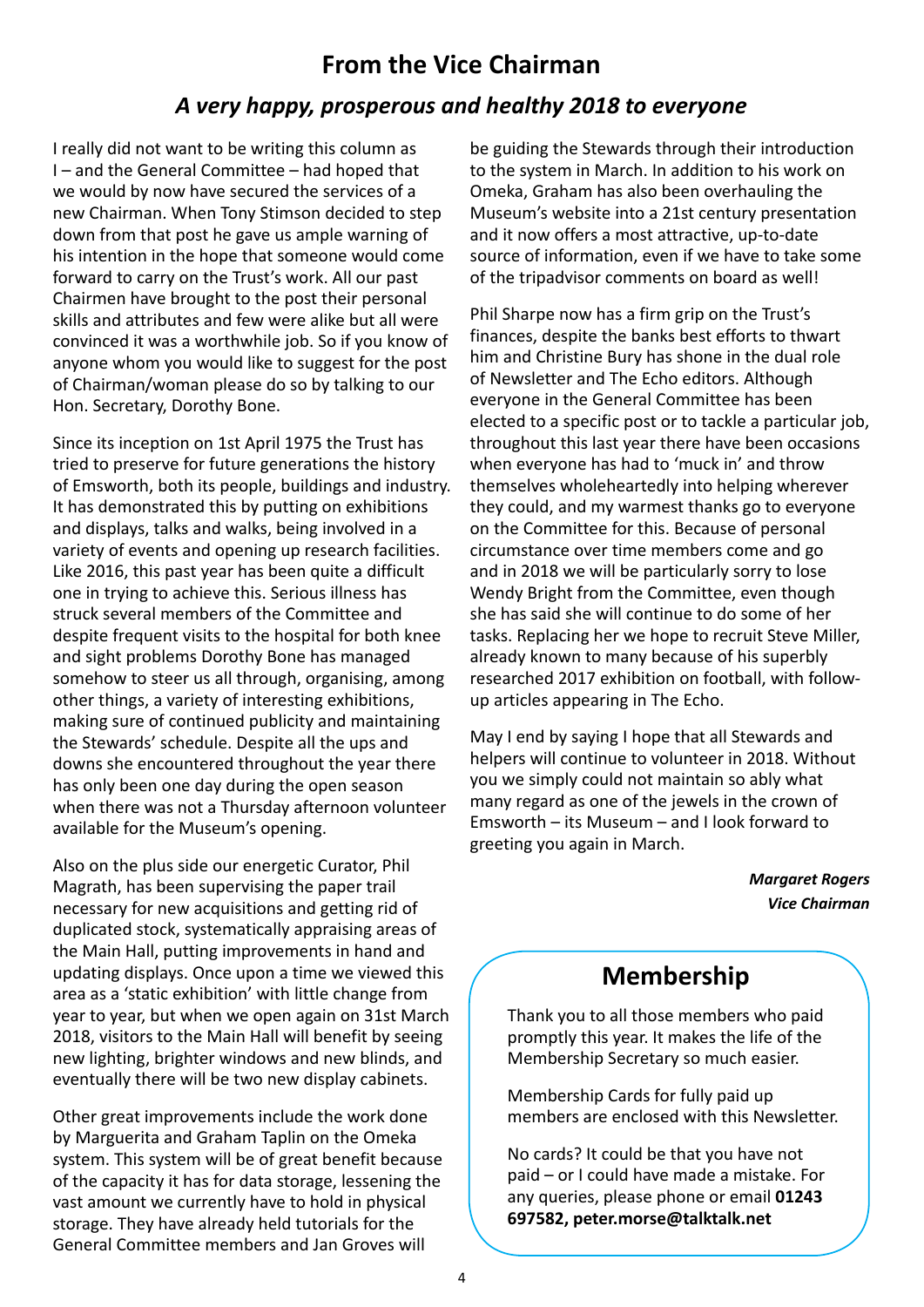# **David Rudkin Room Exhibitions 2018**

To encourage visitors to Emsworth as well as Emsworth residents to come to the Museum we need to hold a variety of exhibitions on different themes throughout the season. This is quite a challenge and, although so far this year some have been agreed, two dates are yet to be confirmed. If you have seen a display in a nearby village or you have produced one that might be suitable please contact me.

Exhibitions this year cover a wide range of subjects – in addition to the Emsworth Arts Trail with Michael Bury as our selected artist, we welcome back Angela Loader who always attracts lots of visitors to see her latest paintings of local scenes.

Weather is a popular topic of conversation and Bernie Gudge is searching the archive to show the effects of storms, tides, floods and winds on the town over the years and Steve Miller plans to illustrate growing up in Emsworth in the 1950s and 1960s. To finish the year Bob Duncan's exhibition will commemorate the 100th anniversary of the end of WWI with particular reference to all the men of Emsworth who served in so many different parts of the world.

If you have any pictures or information relevant to these exhibitions please telephone or email me. Many thanks.

#### *Dorothy Bone*

### **Volunteers**

We are still looking to add to our team of volunteer Stewards who welcome visitors to the Museum, help them to find answers to their questions and make their visit enjoyable and interesting. Please let me know if you would like to join this cheerful and keen band of helpers.

If being a Steward doesn't appeal to you there are always other tasks to be done to keep the Museum and Trust running smoothly and efficiently. Telephone or email me to discuss how you could help.

 *Dorothy Bone* 

### **Annual Autumn Holiday**

This year we have arranged a four-day holiday in Tiverton, Devon, starting on Monday 15th October, and staying at a three-star hotel.

The itinerary will include a visit to Montacute House (National Trust), a guided tour of Exeter and its historic quayside, a tour of Exeter's underground medieval vaulted passageways, a horse drawn cruise on a canal and a journey on a heritage railway.

The cost will be £369 pp (based on two sharing) with a supplement of £60 for singles.

Details and an application form are enclosed with this Newsletter. We do hope that you will join us.

#### *Peter Morse*

# **Annual General Meeting on Monday 19th March 2018**

We hope that you will be able to attend our 43rd annual general meeting. It is very important that members are well represented and are able to comment on the actions that are taken by the Committee on their behalf.

Tony Stimson resigned from the position of Chairman at the AGM in 2017. The Committee are still actively looking for a new Chairman but to date have been unsuccessful. Please let me know if you have the expertise and enthusiasm to take on the role of Chairman of the Emsworth Maritime and Historical Trust or if you could recommend someone.

Every year one officer and one other committee member must retire by rotation. This year it is the turn of Dorothy Bone (Hon. Secretary) and Dr Wendy Bright. After seven years as a committee member Wendy has decided not to stand for re-election. Steve Miller is the committee nomination to replace her.

Dorothy Bone has agreed to stand for re-election.

After the business of the AGM Peter Morse and Mike Edwards will show pictures of the Trust holiday in September 2017.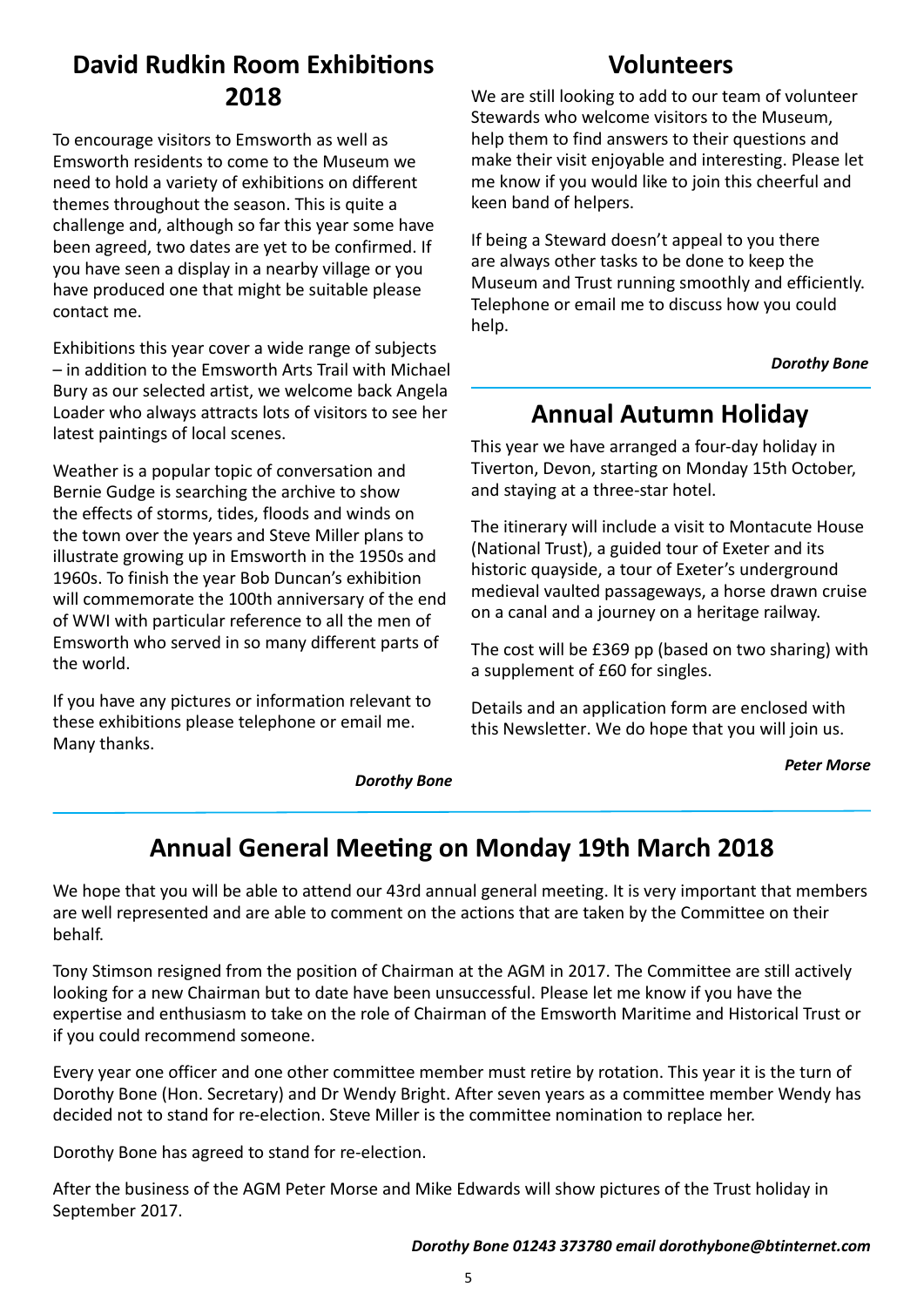## **Holiday to Hereford and the Forest of Dean**

**4th-7th September 2017**



After joining our coach on Monday morning in Emsworth, 36 members and friends of the Emsworth Maritime and Historical Trust travelled through rural Wiltshire to Lacock to visit the Abbey, the Fox Talbot Museum of Photography and the nearby picturesque village. The Abbey has been the setting for many modern films including The Boleyn Girl and filming was also taking place on this day. The head of a close-knit family, William Fox Talbot is famous for creating a photographic negative in 1835 of one of the windows in the Abbey that heralded the birth of modern photography. As well as an exhibition of his work and a selection of cameras and photographic equipment, there was an interesting display of

reconstructed monochrome pictures by two modern photographers. Expansive gardens surround the well-furnished house – a pleasant place to spend a relaxed afternoon. Later we settled into our 4\* hotel on the outskirts of Worcester.

Next morning our group travelled to Hereford, an historic city founded in the 7th century by the Saxons and later claimed by the Romans, the Welsh and the Royalists. Many of the original black and white timber houses have either been destroyed by fire or covered with more modern façades. However, the Cider Cellars, Butter Market and Butchers Row reminded us of a bygone age.







*Lacock Gardens Timber-framed house in Butchers Row*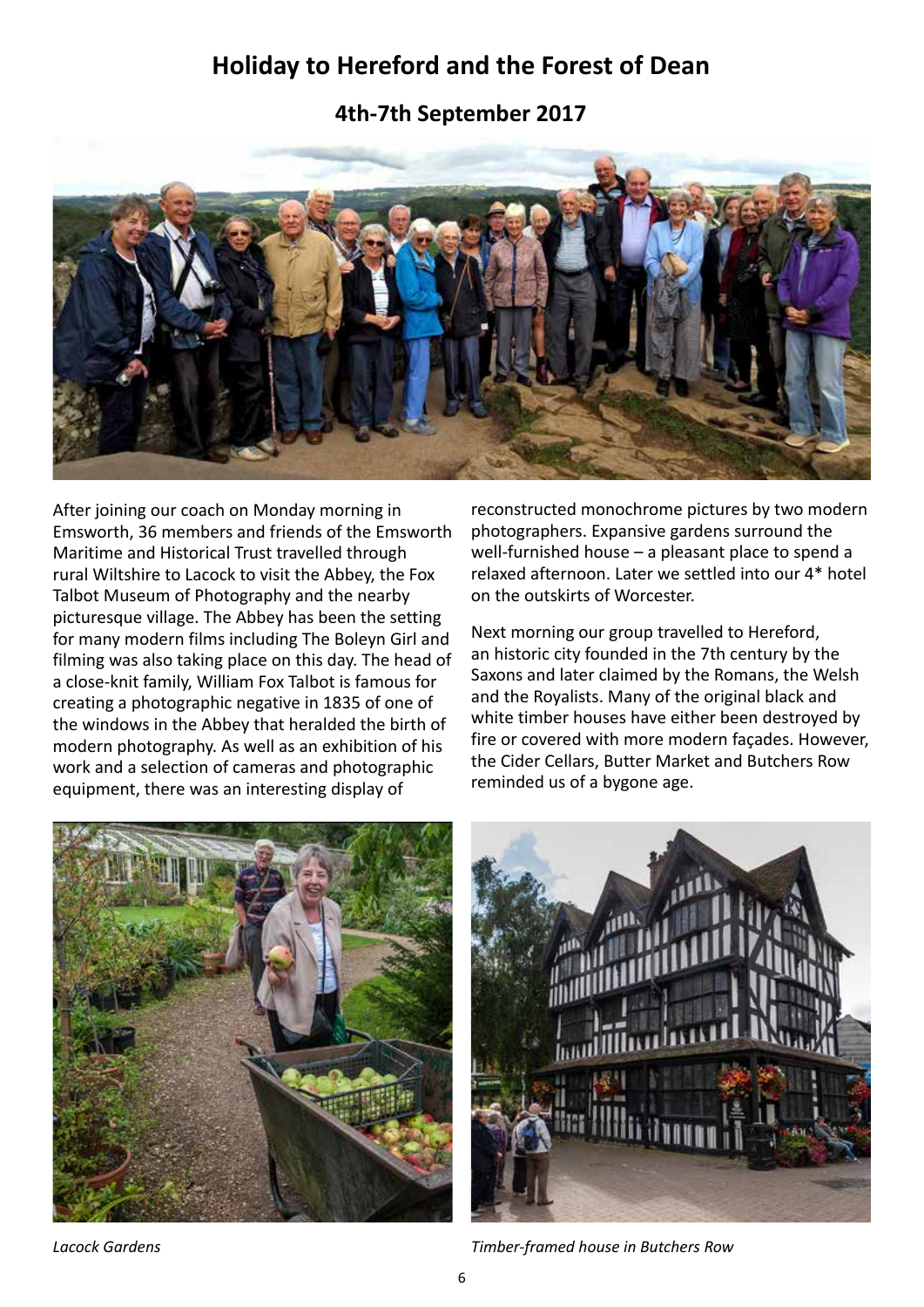The Museum housed not only displays showing Hereford's past history but also a collection of over 1000 paintings and drawings by the local artist Brian Hatton. Sadly he was killed during the First World War while fighting in Egypt in 1916. The legacy of his work is stunning with landscapes, portraits, farming scenes and paintings of his own horses revealing the breadth of his talent.

Despite many changes over the centuries, Hereford is an attractive city with a magnificent Cathedral that has been a place of worship since the 8th century and is mentioned in the 1217 copy of the Magna Carta. It houses the famous Mappa Mundi, the largest surviving medieval world map, and the Chained Library. In contrast to these treasures from antiquity, there are three tapestries by the artist John Piper, an SAS 75th Anniversary Sculpture and a stained glass window in translucent blues commemorating Hereford's association with the SAS. In the Cathedral grounds a modern iron statue of Elgar leaning by a bicycle represents the composer's connection with the area.



*Hereford Cathedral – Elgar Statue*

Before returning to the hotel we stopped at Symonds Yat, overlooking the valley of the River Wye and the winding river below, an excellent photo opportunity in the late afternoon light.

On Wednesday we were given an insight into the ochre and iron mining industry that has been operating for 4500 years in the caverns of the Clearwell Caves at Coleford, as deep as 600ft. The tunnels we visited were cold and uneven underfoot and it was shocking to be told that originally many of the miners had been young children, working by candlelight and climbing up steep ropes to the rocks

above where water would gush down when the mines flooded. However, in 1841 a law was passed that neither females nor males under 10 years old could continue to work down the mines. There are 'free' miners up to present day who have rights to mine because they were born and bred in the area of the Forest of Dean.

Many films have been made in the caves, including Merlin; and a large illuminated lake with moving digital fish and plants was an eerie sight. A ride on the lovingly restored Dean Forest steam train and a visit to the Dean Heritage Centre concluded this experience of the County's industrial heritage.



*Clearwell Caves*

On the return journey to Emsworth on Thursday we visited Basildon Park, which is a 1750s Palladian building with a chequered history. Having been left empty before being requisitioned during the Second World War, the house was in a state of decline until becoming the home of the socialite Lady Illiffe and her husband in the 1950s. The rooms have been refurbished with period furniture, Old Masters, modern engravings such as those of Graham Sutherland and with Chinese and Indian décor in some rooms, including the conservatory. The expansive gardens have an abundance of colourful flowers and shrubs with many volunteers restoring the grounds to their former glory. A cream tea in the garden restaurant was a perfect end to the day. Thanks to June and Peter Morse and Woods Travel for organising this successful and interesting holiday.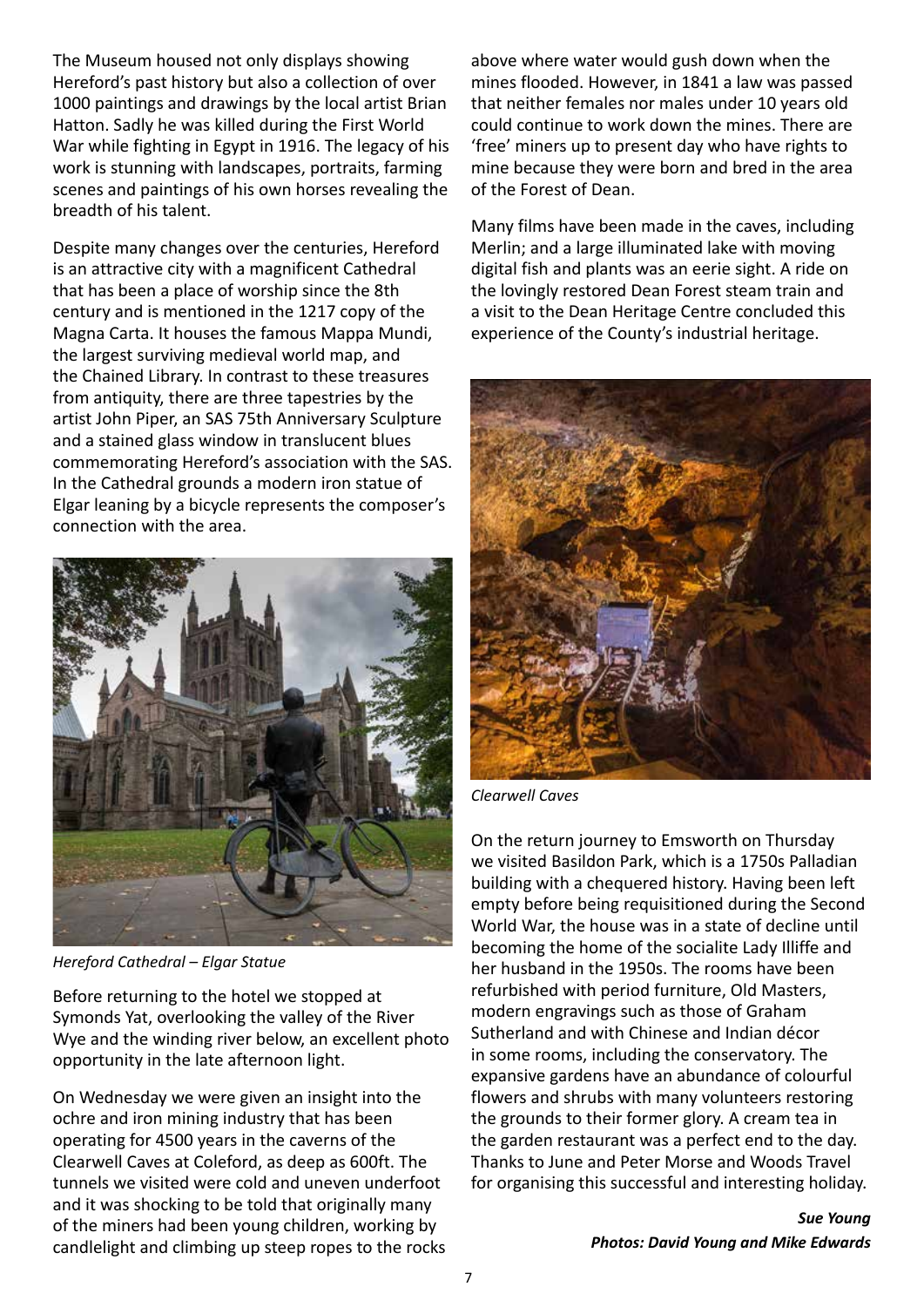# *Ford Grey, The 'Infamous' Earl of Tankerville*

*Restoration period adventure, scandal, politics, intrigue and rebellion. This was the story told by popular speaker Dr Bob France in his illustrated talk on 16th October about Ford Grey, Uppark's most notorious owner.*

The tail end of Hurricane Ophelia caused damaging strong winds in the UK on the 16th and a glowing orange sky was seen in many parts around lunchtime. It was very eerie and atmospheric but an interesting adjunct to the talk in the Community Centre which began with story of two brothers, John and Thomas Grey in 1415. John went to France with Henry V and fought at Agincourt. He was created Comte de Tancarville for his prowess. Thomas meantime plotted against Henry and was hung, drawn and quartered.



he was imprisoned in the Tower. He escaped and sailed to the Lowlands from Chichester Harbour and stayed in Cleves from 1683 to 1685. Ford Grey returned to England in 1685 as part of the Monmouth Rebellion against James II. His luck ran out when he was discovered with the Duke of Monmouth in a ditch in Verwood. Both men were taken to London where Monmouth was beheaded. Ford Grey turned King's Evidence and was set free. However most of his property was forfeit except Uppark.

The 'infamous' Ford Grey of the talk's title was descended from Thomas. Ford Grey was born in the old house at Uppark in 1655 when England was under Puritan Rule. His mother Catherine's family were cavaliers while his father, Ralph Grey, came from a long line of parliamentarians that included Lady Jane Grey, the nine days' queen who was beheaded in July 1553.

The Grey family were wealthy landowners and their estates included Chillingham, Warke and Dunstanburgh Castles. When Ford Grey was five years old the monarchy was restored and Charles II came to the throne. Ford Grey grew up in a somewhat louche atmosphere. His great friend was the Duke of Monmouth, the handsome, eldest illegitimate son of Charles II.

Ford Grey became Baron Warke in 1675 and married Mary Berkley with whom he had a daughter. Subsequently he exiled Mary and formed an intense and incestuous relationship with Mary's younger sister, Henrietta aged 16. When the affair was discovered Ford Grey moved Henrietta to London where she disappeared from her father's view. The father then accused Ford Grey in the Kings Bench Court in Westminster Hall of abduction. Ford Grey was found guilty but over Christmas the charge was withdrawn. The affair continued for many years.

Ford Grey's next foray was into politics. He was a Whig and became a brilliant orator. He was involved in the Rye House plot to kill the King and his brother, James Duke of York. Fortunately Ford Grey had left early before the plot was discovered but nonetheless He later remodelled the house and continued his political career. Ford Grey was an astute politician becoming both a Privy Councillor and First Lord of the Treasury. When he was created an Earl he revived the 15th century title but spelled it differently becoming the Earl of Tankerville. Ford Grey died in 1701 aged 45 and is buried at South Harting.

In his summing up of this flamboyant character, Bob France called him a flawed personality who favoured Parliament over the Crown, the Commons over the Lords and Protestants over Catholics.

#### *Right: Goodwood House*

*Below: Dr Bob France and Trust Vice Chairman, Margaret Rogers*

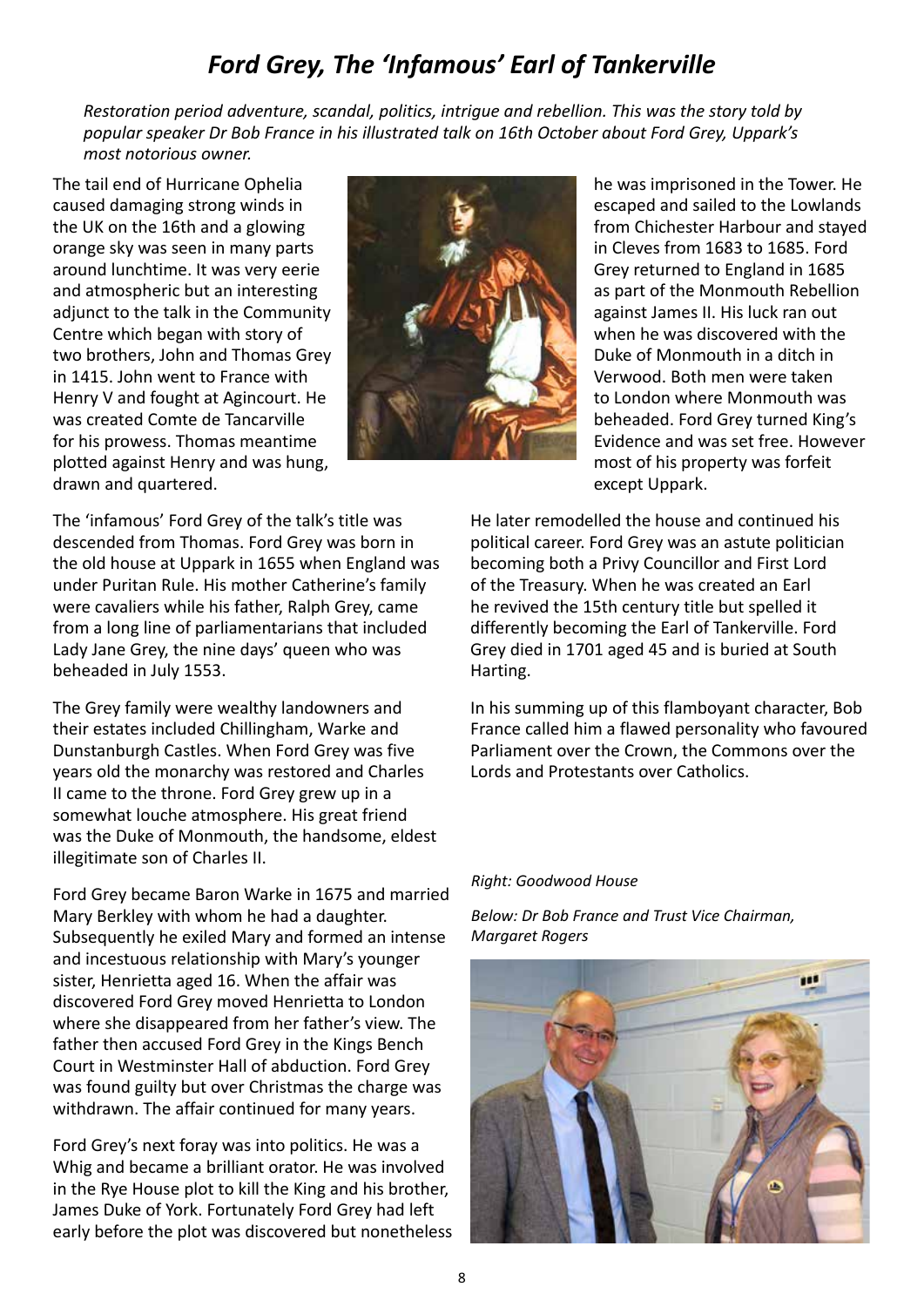# *Goodwood House: the story of a house and family*

The antics of the Duke of Monmouth also featured in Hilly Sloan's illustrated talk on Goodwood on 20th November. But more of that later.

Hilly has worked at Goodwood as a tour guide for 17 years and shared her passion for the house and its people with a fascinated audience in the Mountford Rooms at the Community Centre.

Goodwood's story began with the restoration of the monarchy under Charles II in the latter half of the 17th century. The King had several mistresses, one of whom was Louise de Kerouaille, Duchess of Portsmouth by whom he had a son in 1672. The boy was created the 1st Duke of Richmond at the age of three. He was not given lands, instead he was granted a coal tax. This income meant that on gaining his majority he was already a wealthy young man. Charles Lenox, note the one 'n', gambled and loved sport, particularly fox hunting.

House was not insured against fire and Charles, 3rd Duke, worried about his debts, eventually decided to extend Goodwood House. Many items from the London home were saved and moved to Goodwood. The extensions were designed by the classical architect, James Wyatt who was also responsible for building the impressive stables and kennels.

Horse racing had begun at Goodwood in 1802 thanks to the 3rd Duke and racing became established on the estate at the course known as 'The Harroway.'

The 4th Duke was a military man and thus we have the famous story and painting of the Duchess of Richmond's ball in Brussels prior to the battle of Waterloo.

Later Dukes continued the sporting theme with the introduction of both golf and cricket.



In the 1670s the Duke of Monmouth established a hunt at Chalton in West Sussex. When older the Duke of Richmond took part and bought nearby Goodwood House in 1701 as his country home. Although Goodwood was the country seat the main home was in London at a very prestigious address overlooking the River Thames.

Caneletto painted two famous scenes from the windows. One looking over the river to St Paul's Cathedral and the other looking towards Whitehall. The house burned down on the morning of 21st December 1791 and was never rebuilt. Richmond

The 9th Duke Freddie was fascinated by cars and aircraft. He raced at Brooklands and following WW2 he established motor racing at Goodwood on the old perimeter track of RAF Westhampnett. Today, the Festivals of Speed and the Revival meetings are world famous.

The individual passions of each of the Dukes has shaped the Goodwood we see today – beautiful art, furniture, books, porcelain, plus of course sport, fashion and culture.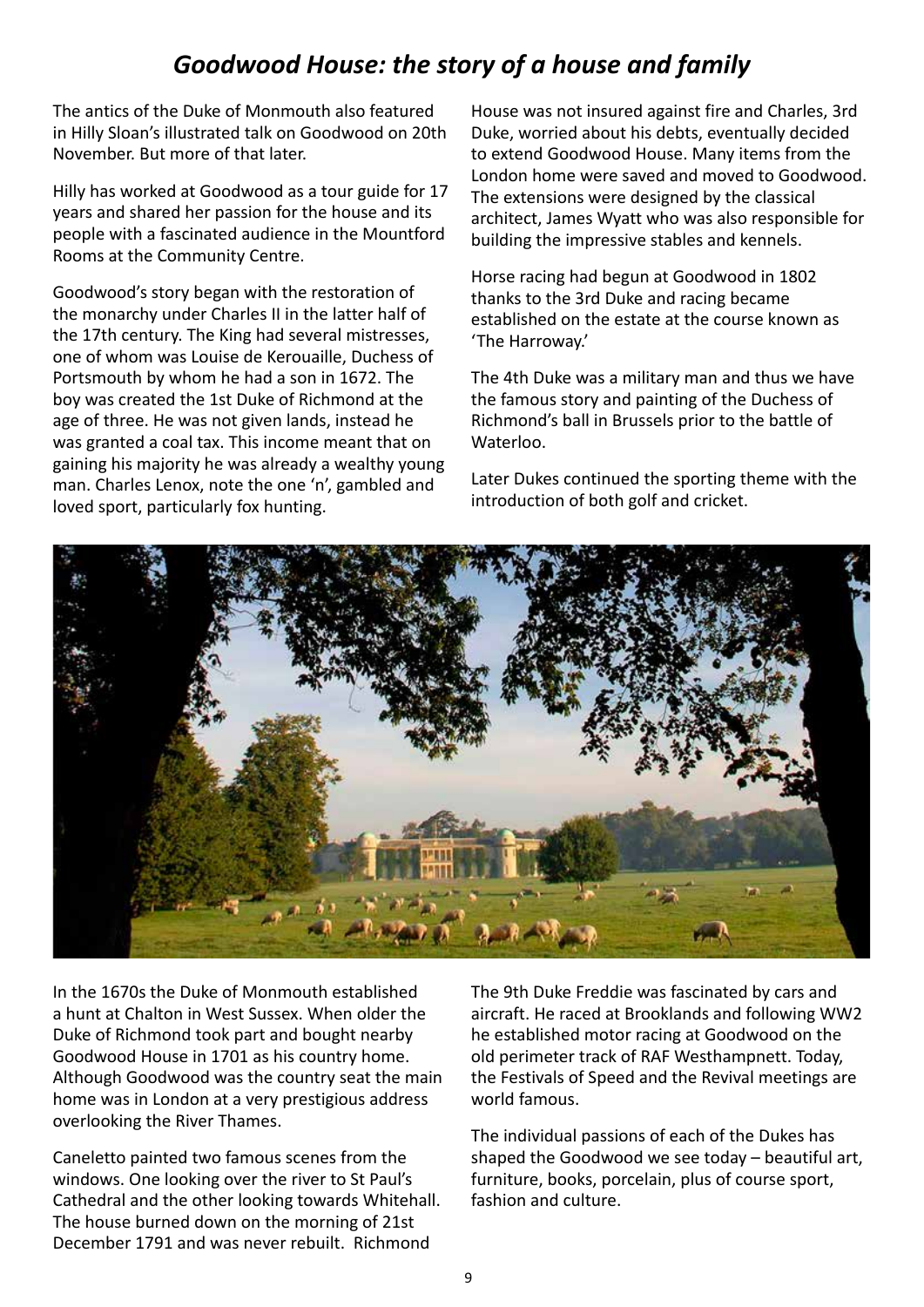### **CDAS at Warblington**

August 11th was an auspicious day for CDAS (the Chichester & District Archaeological Society) for it marked the opening of the group's second exhibition at the Museum. Curated by Trevor and Ann Davies, this latest exhibition covered on-going excavations at Warblington on land owned by Havant Borough Council (HBC). County Councillor, Ray Bolton opened the temporary display in the David Rudkin Room and Margaret Rogers, acting chairman, welcomed the many visitors including representatives from Chichester Harbour Conservancy and HBC. The exhibition ran for seven weeks and was visited by Emsworth residents and amateur archaeologists from both Hampshire and West Sussex. Fortunately for the archaeologists the exhibition coincided with the now annual dig at Warblington.

Artefacts from previous excavations have shown that the Warblington estate had been continuously occupied from about 80 BC to around 420 AD. This continuity of occupation from the late Iron Age to the end of the Roman era is a longer period of occupation than that found at either Fishbourne Roman Palace or Bignor Roman villa.

The exhibition featured survey results, pottery, painted plaster, coins and other artefacts. At least three significant buildings have been found at Warblington in addition to a Roman villa. Artefacts such as a stylus (used in record keeping perhaps) could be suggestive of a commercial enterprise on the site.

The prized artefact on display though was 'A Mystery Object'. This was a small and rare stone cist excavated on the last day of the excavations in 2014. Nothing similar has been found in the UK so far.

"I will remember the moment the top came off in my hand for the rest of my life", said James Kenny, Excavation Director.

Inside were two flat metal packages which were subsequently delivered to University College London for painstaking conservation. This revealed that the metal came from the Roman lead mines in the Mendips and had been reused. The stone cist was of Bembridge limestone and was roughly finished. Although nothing was found in the packages, chemical analysis of the metal revealed that the ashes of a baby/still-born infant had been buried in the cist.

The Warblington site has still not been completely excavated so who knows what else will be found.



*County Councillor, Ray Bolton, and Havant Borough Councillor, Jackie Branson with, right, Dr Trevor Davies*



*Above: Some artefacts from the Warblington 'dig' Below: Ray Bolton and Trevor Davies discuss the survey results*

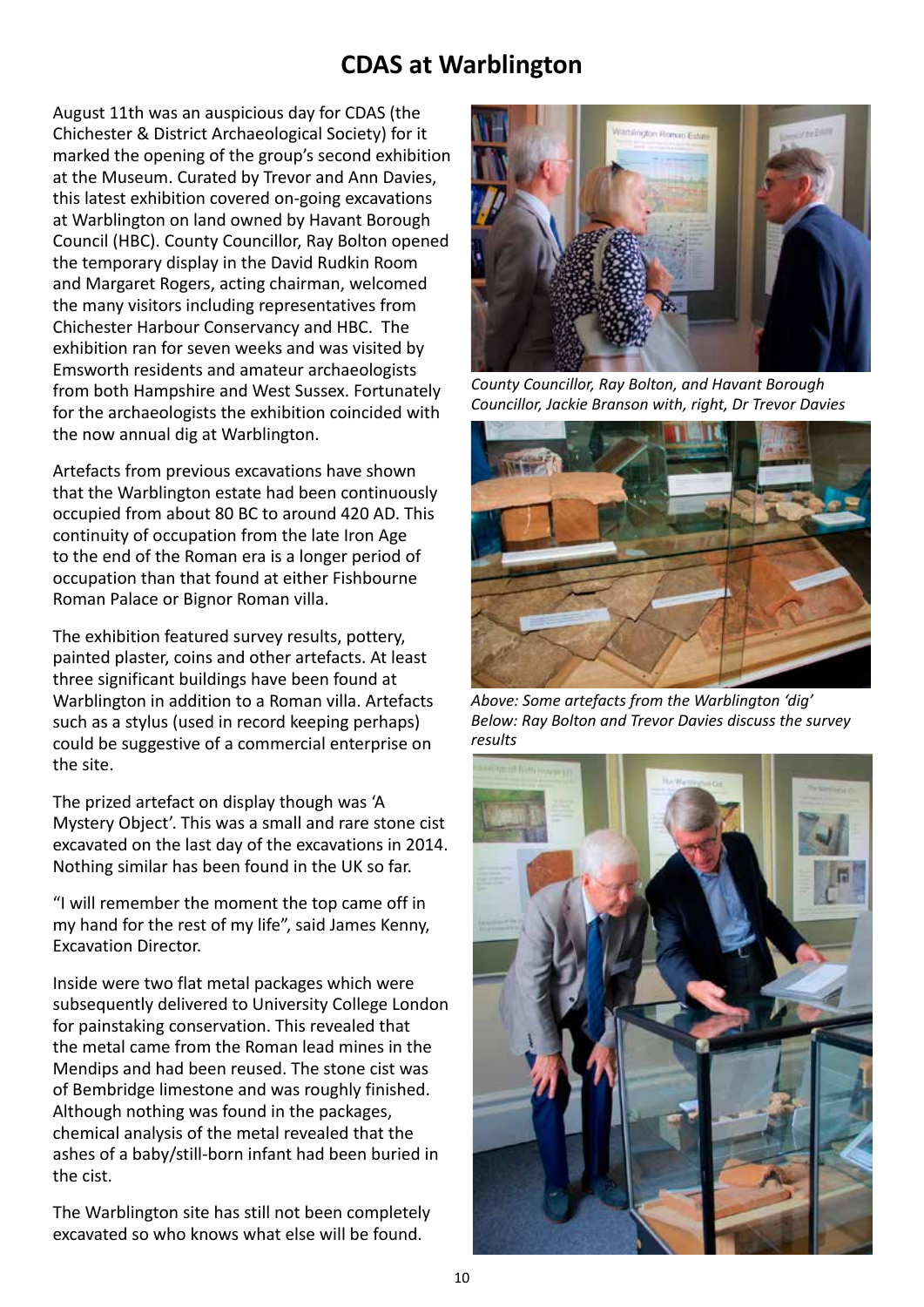# **Auntie Pat's School of Dancing**

Former Emsworth dancers and their families were delighted by the October exhibition in the David Rudkin Room. The walls were covered with photographs of young dancers who had attended Auntie Pat's Dancing School in the 1940s, 50s and 60s.

Patricia Barnwell had started the school in 1944/45 in the parish hall before moving to the upper room above the fire station where the Museum is currently. 'Auntie' Pat and her dancers put on several shows including pantomimes such as Cinderella, Aladdin, Goody Two Shoes and Babes in the Wood. The school catered for all ages from babes to adults and the shows were very entertaining being a mixture of ballet, tap and songs. All the costumes were handmade.

Fortunately many of the performances were recorded in a photo album by school master, Monty Reed and these formed the basis of the exhibition curated by Bernie Gudge.

Mr Reed's album was on display along with other artefacts including a programme of Goody Two Shoes and the dancing medals won by Janet Holloway in 1951, 52 and 53.

Many ex-pupils still in the area came to view and reminisce at this the last temporary exhibition of the 2017 season. The Museum will re-open to the public on Saturday, 31st March.



*Top: The Peskett family with Bernie Gudge, exhibition curator, second from left. Middle: Ex-dancer Valerie Hancock with her son Terry and Bernie Gudge Below: Cast of Aladdin c 1948, courtesy of Monty Reed*